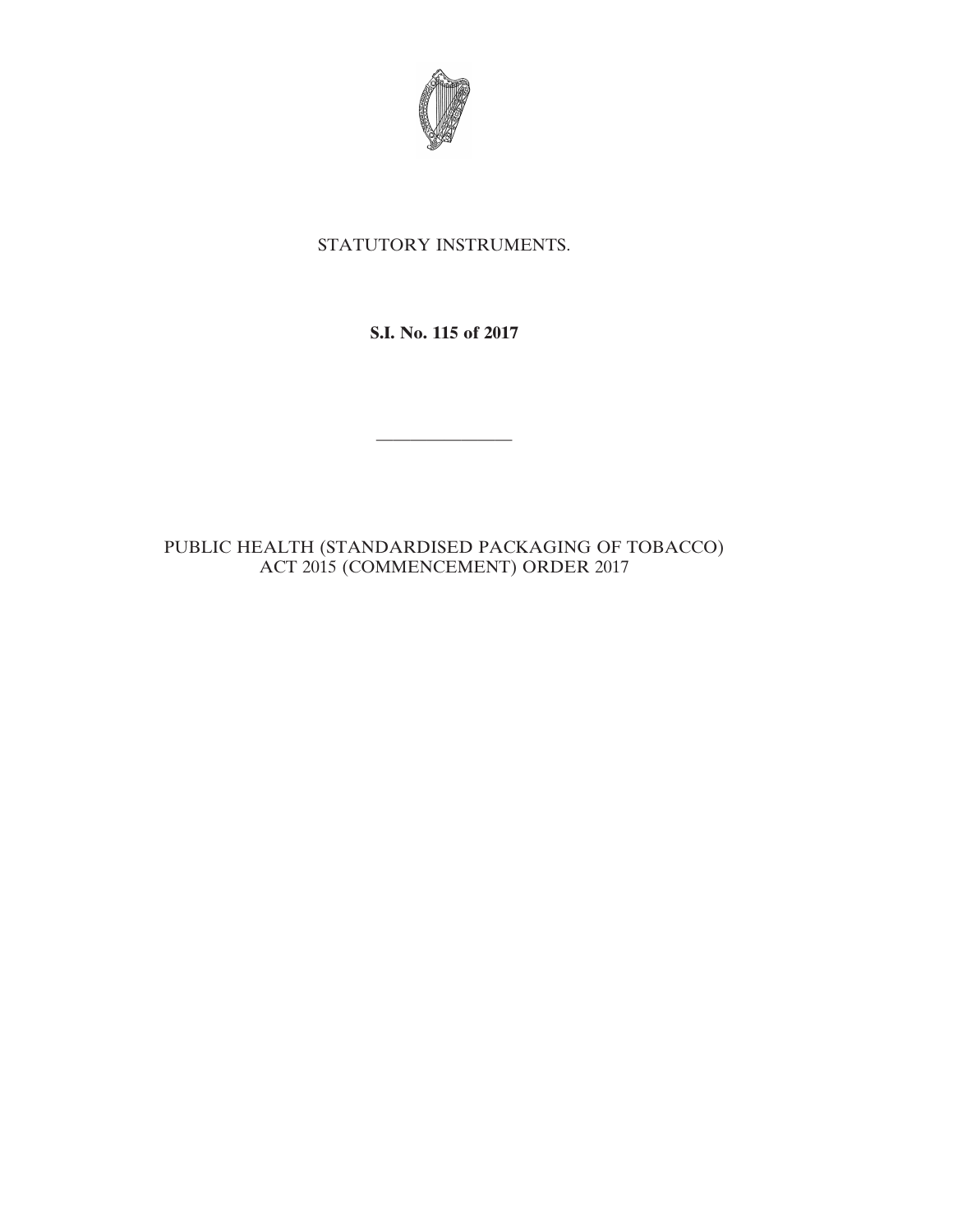## PUBLIC HEALTH (STANDARDISED PACKAGING OF TOBACCO) ACT 2015 (COMMENCEMENT) ORDER 2017

I, MARCELLA CORCORAN KENNEDY, Minister of State at the Department of Health, in exercise of the powers conferred on me by section 1(3) of the Public Health (Standardised Packaging of Tobacco) Act 2015 (No. 4 of 2015) and the Health (Delegation of Ministerial Functions) (No. 4) Order 2016 (S.I. No. 512 of 2016), hereby order as follows:

1. This Order may be cited as the Public Health (Standardised Packaging of Tobacco) Act 2015 (Commencement) Order 2017.

2. The 29th day of September 2017 is appointed as the day on which the Public Health (Standardised Packaging of Tobacco) Act 2015 (No. 4 of 2015) shall, insofar as it is not already in operation, come into operation.

> GIVEN under my hand, 29 March 2017.

> > MARCELLA CORCORAN KENNEDY, Minister of State at the Department of Health.

*Notice of the making of this Statutory Instrument was published in "Iris Oifigiúil" of* 31*st March*, 2017.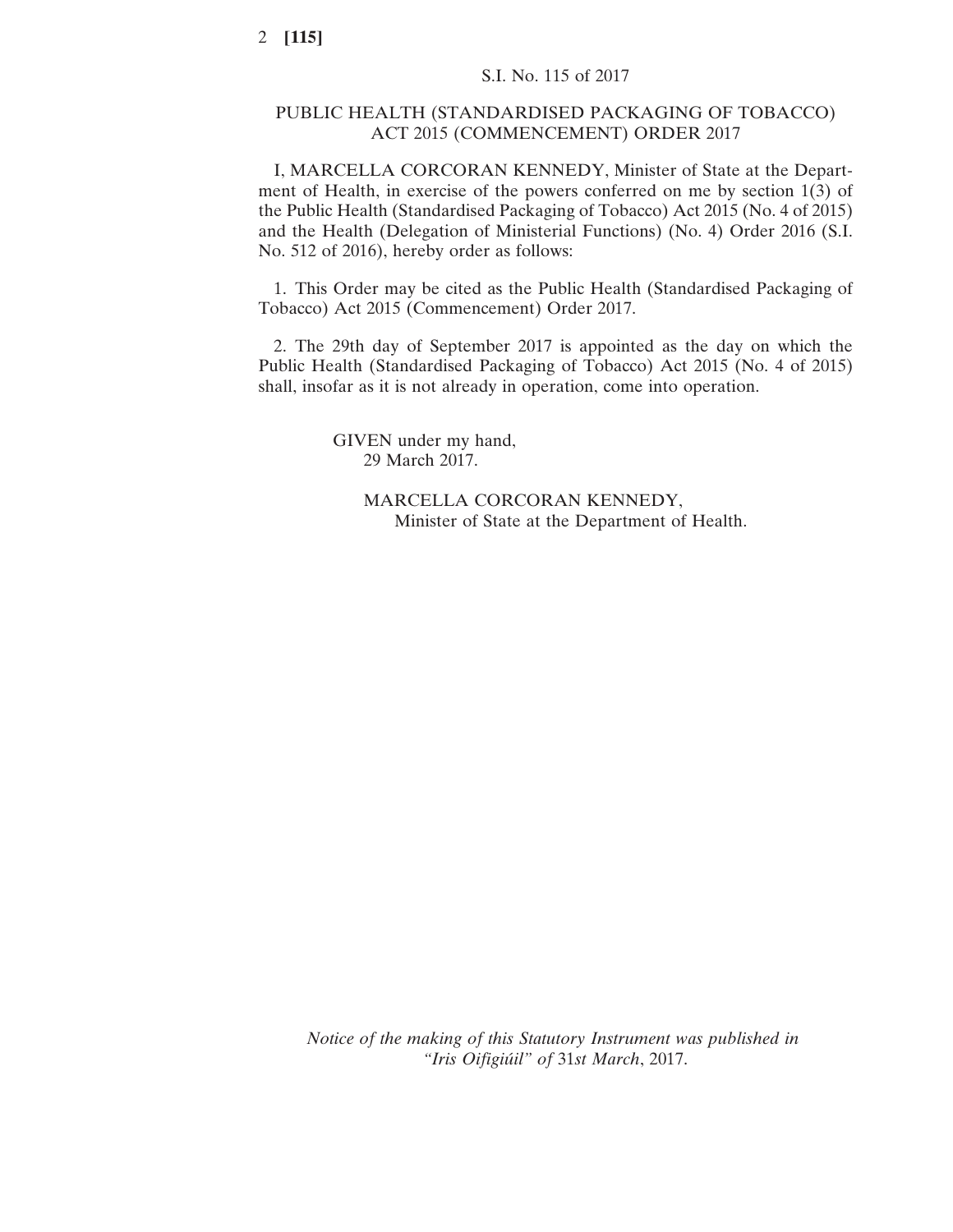**[115]** 3

## EXPLANATORY NOTE

*(This note is not part of the Instrument and does not purport to be a legal interpretation).*

This Order may be cited as the Public Health (Standardised Packaging of Tobacco) Act 2015 (Commencement) Order 2017.

The Order commences the provisions of Public Health (Standardised Packaging of Tobacco) Act 2015 which are not already in operation with effect from 29th day of September 2017. These provisions are as follows:

(i) subsections (1) to  $(5)$  and  $(7)$  to  $(12)$  of section 7,

(ii) section 8,

(iii) subsections (1) to (5) and (7) to (12) of section 9,

(iv) section 10,

(v) section 11, and

(vi) section 14;